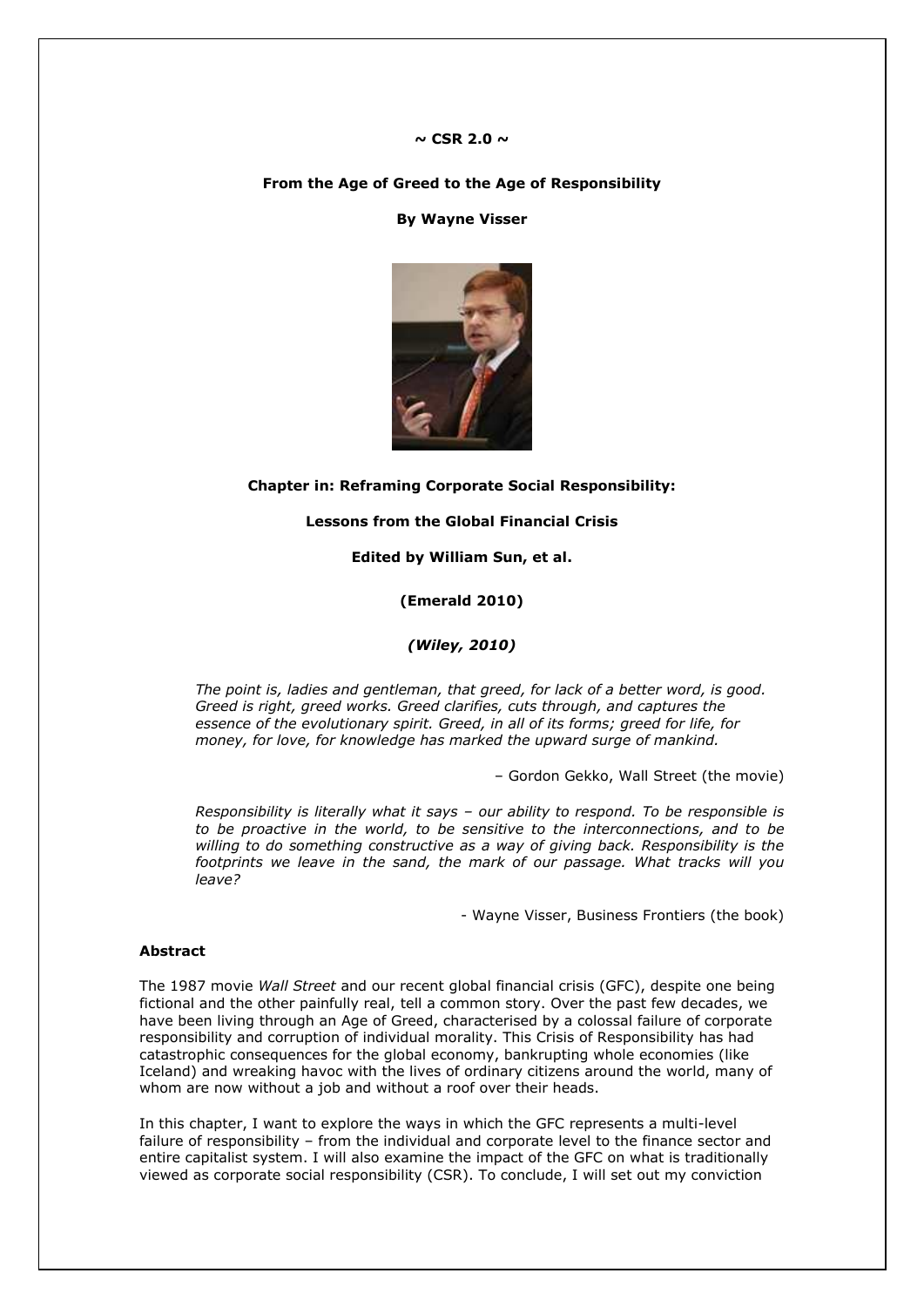that unless CSR itself is fundamentally transformed, into CSR 2.0, it will do nothing to prevent an equally (if not more) devastating Crisis of Responsibility from recurring in future.

# **The Age of Greed**

Gordon Gekko's words, although spoken by a fictitious character of Oliver Stone's imagination, captures the spirit of a very real age: the Age of Greed. This was an age that, in my view, began when the first financial derivatives were traded on the Chicago Mercantile Exchange in 1972 and ended (we hope) with Lehman's collapse in 2008. It was a time when 'greed is good' and 'bigger is better' were the dual-mottos that seemed to underpin the American Dream. The invisible hand of the market went unquestioned. Incentives – like Wall Street profits and traders' bonuses – were perverse, leading not only to unbelievable wealth in the hands of a few speculators, but ultimately to global financial catastrophe.

The story of Gordon Gekko (and his modern day real-life equivalents like Richard Fuld, the captain of the titanic Lehmans before it hit the iceberg) gets to the heart of the nature of greed. The word 'greed' – from the old English *grædig* – has etymological roots that relate to 'hunger' and 'eagerness'. This is similar to the older word, *avarice*, coming from Old French and Latin (*avere*), meaning 'crave or long for'. Those are characteristics that Gekko and Fuld had in spades. The Greek word for greed – *philargyros*, literally 'money-loving' – also has a familiar echo in their stories. The trouble is that capitalism in general, and the American Dream in particular, has tended to interpret greed as a healthy trait. Gekko and Fuld didn't believe they were being unethical, or doing anything wrong. Each was playing the capitalism game – extremely well – and being rewarded handsomely.

Perhaps we would do well to recall the German root of the word for greed (*habsüchtig*), which means 'to have a sickness or disease'. Greed acts like a cancer in society – whereby an essentially healthy cell in the body becomes selfish and ends up destroying its host. As important as the greedy cell is the environment which enables it to live and prospers. A certain measure of selfishness is natural, but it needs to be moderated by norms, rules and cultural taboos that keep its destructive tendencies in check.

The Age of Greed was not something 'out there'. It was not the preserve of a few rogue traders or evil moguls. We were all caught up in its web. It is in fact a multi-level phenomenon, incorporating executive greed, banking greed, financial market greed, corporate greed and ultimately the greed embedded in the capitalist system. These different facets of greed are each explored in turn below, before considering what the alternatives might be.

# *Executive Greed*

The most convenient explanation for the financial crisis is to point a finger at the greed and irresponsibility of a few individual executives, like Enron's former CEO Jeffrey K. Skilling and Lehman's Fuld. It is an argument with significant weight.

In 2000, Enron was the  $7<sup>th</sup>$  largest company in America, with revenues of \$111 billion and over 20,000 staff. When the company collapsed in 2001, due to various fraudulent activities fuelled by a culture of greed, the average severance payment was \$45,000, while executives received bonuses of \$55 million in the company's last year. Employees lost \$1.2 billion in pensions; retirees lost \$2 billion, but executives cashed in \$116 million in stocks.

At the end of 2007, when the GFC writing was already writ large on the wall, in large part due to the greed-hyped activities of Lehman and other financial institutions, CEO Fuld and president Joseph Gregory paid themselves stock bonuses of \$35 million and \$29 million respectively. Fuld lived in an enormous Greenwich mansion, over 9,000 square feet, valued at \$10 million. He had four other homes and an art collection valued at \$200 million. Hardly a picture of responsible restraint.

Taken on their own, these executive pay packages are outrageous enough. But the extent of creeping executive greed comes into even sharper focus when we look at trends in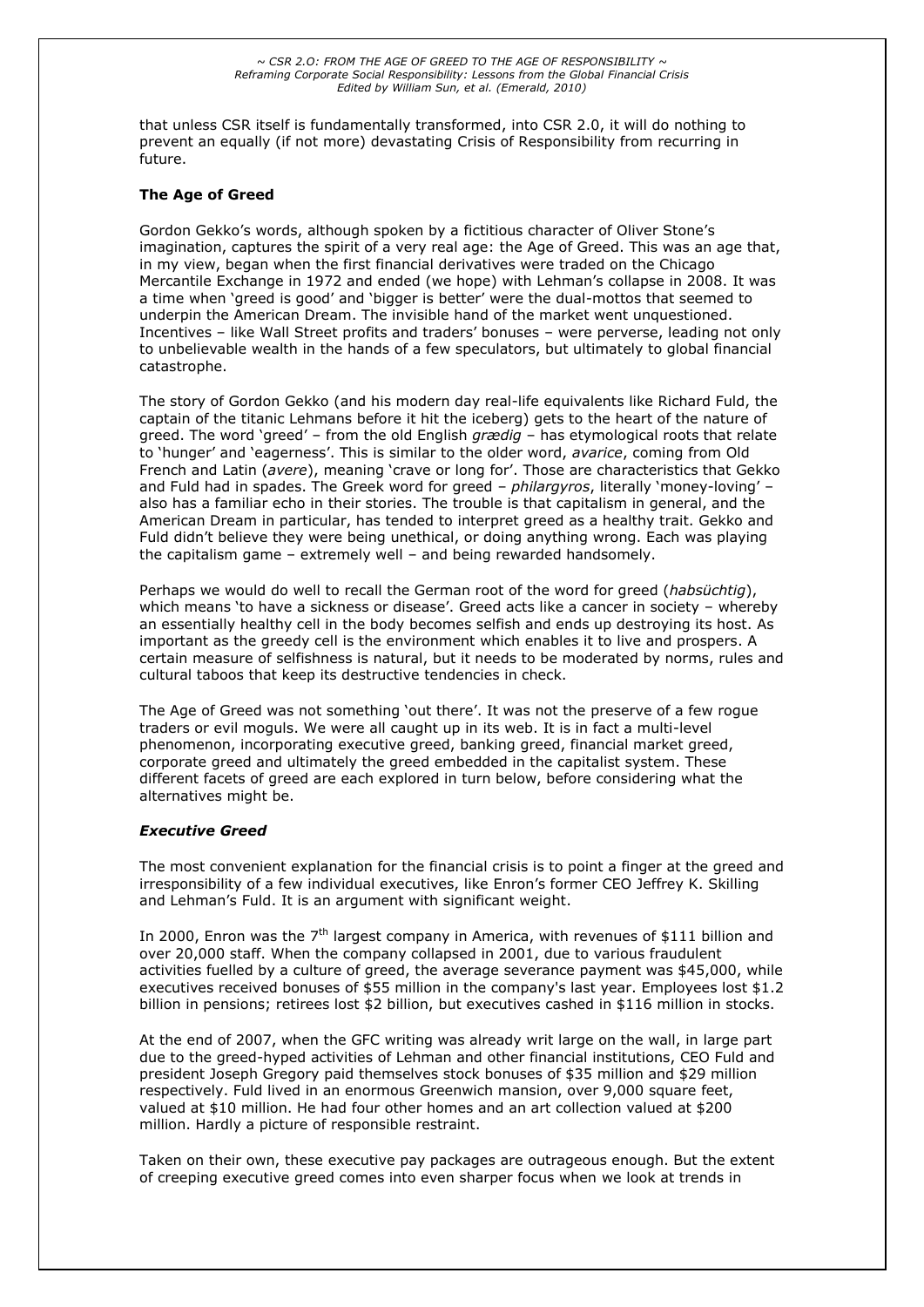relative pay. In 1965, U.S. CEOs in major companies earned 24 times more than a typical worker, a ratio that grew to 35 in 1978 and to 71 in 1989. By 2000, it had hit 298, and despite falling to 143 in 2002 (after the post-Enron stock market slump), it bounced back again and has continued rising through the noughties (2000s).

According to Fair Economy, in 2007, despite the looming economic recession, CEOs of the largest 500 companies in America (S&P 500) averaged US\$10.5 million, 344 times the pay of typical American workers and 866 times as much as minimum wage employees. The same year, the top 50 hedge and private equity fund managers earned an average of \$588 million, according to Alpha magazine – more than 19,000 times as much as average worker pay. And in 2008, while the financial crisis was beginning to bite for ordinary citizens, average CEO pay went up to US\$10.9 million, while CEO perks averaged US\$365,000—or nearly 10 times the median salary of a full-time worker.

It is easy to go cross-eyed or brain-fried when confronted by a barrage of numbers like that. And yet, there was one particular number that shocked me so much at the time (in 1997) that it stuck in my conscience. I believe I read it in Anita Roddick's book, *Body and Soul*. She claimed that it would take one Haitian worker producing Disney clothes and dolls *166 years* to earn as much as Disney's then president, Michael Eisner, earned in *one day*. Reflecting on this, I wrote in my book *Beyond Reasonable Greed*: 'rather than spreading around the wealth for the common good, it seems to us that Adam Smith's invisible hand has a compulsive habit of feeding itself'.

## *Banking Greed*

As horrific as these trends in executive greed are – and they certainly represent a responsibility train-wreck – I do not believe that the GFC can be adequately explained by 'bad apples' (as the media liked to characterise these now-disgraced captains of industry). In addition to those leaders who were driven by personal greed, the sub-prime crisis was also a story of institutional greed, aided and abetted by deregulation of the financial sector since the 1980s.

Aside from this general trend of deregulation, we can point to a number of poor U.S. policy decisions that were to have disastrous consequences. The first was Bill Clinton's campaign promise to increase home ownership in poor and minority communities – a noble cause, to be sure, but one which put pressure on the banks to make riskier loans: two million of them between 1993 and 1999. The folly of this policy, while obvious in retrospect, didn't pose any immediate concerns, as the housing market was strong and prices continued to rise.

Over the same period, Clinton was coming under increasing pressure by the banking lobby to repeal the Glass-Steagall Act of 1933, a piece of post-Wall Street crash legislation that prevented commercial banks from merging with investment banks. The law was specifically put in place to prevent another global financial crisis and ensuing depression. At first, Clinton resisted. But the banks were relentless. In 1998, one of them, Citicorp, decided to flaunt the law, announcing a \$70 billion merger with Travelers Insurance. Clinton tried to block it but failed in the Senate, despite the fact that the merger was technically illegal.

A year later, Clinton bowed to rising pressure and repealed the Glass-Steagall Act. This single action proved to be the 'butterfly effect' that would bring the world financial system to its knees. With the stroke of a pen, and bullied by the greed of the banks, Clinton had given permission for speculative financial traders to start gambling with the hard-earned deposits of ordinary Americans. Soon, all manner of financial instruments exploded onto the market – from CDOs (collaterized debt obligations) and CLOs (collaterized loan obligations) to CMBSs (commercial mortgage-backed securities) and CDSs (credit default swaps).

For a year or two, it seemed like the party may have ended before it had begun. Saddled with \$65 billion in unpayable debt, Enron spiralled to their death at the hands of the financial markets, with their share price falling from US\$90 to just a few cents. In the months that followed, a spate of bankruptcies rocked the world, all of companies which had issued convertible bonds: Global Crossing, Qwest, NTL, Adelphia Communications and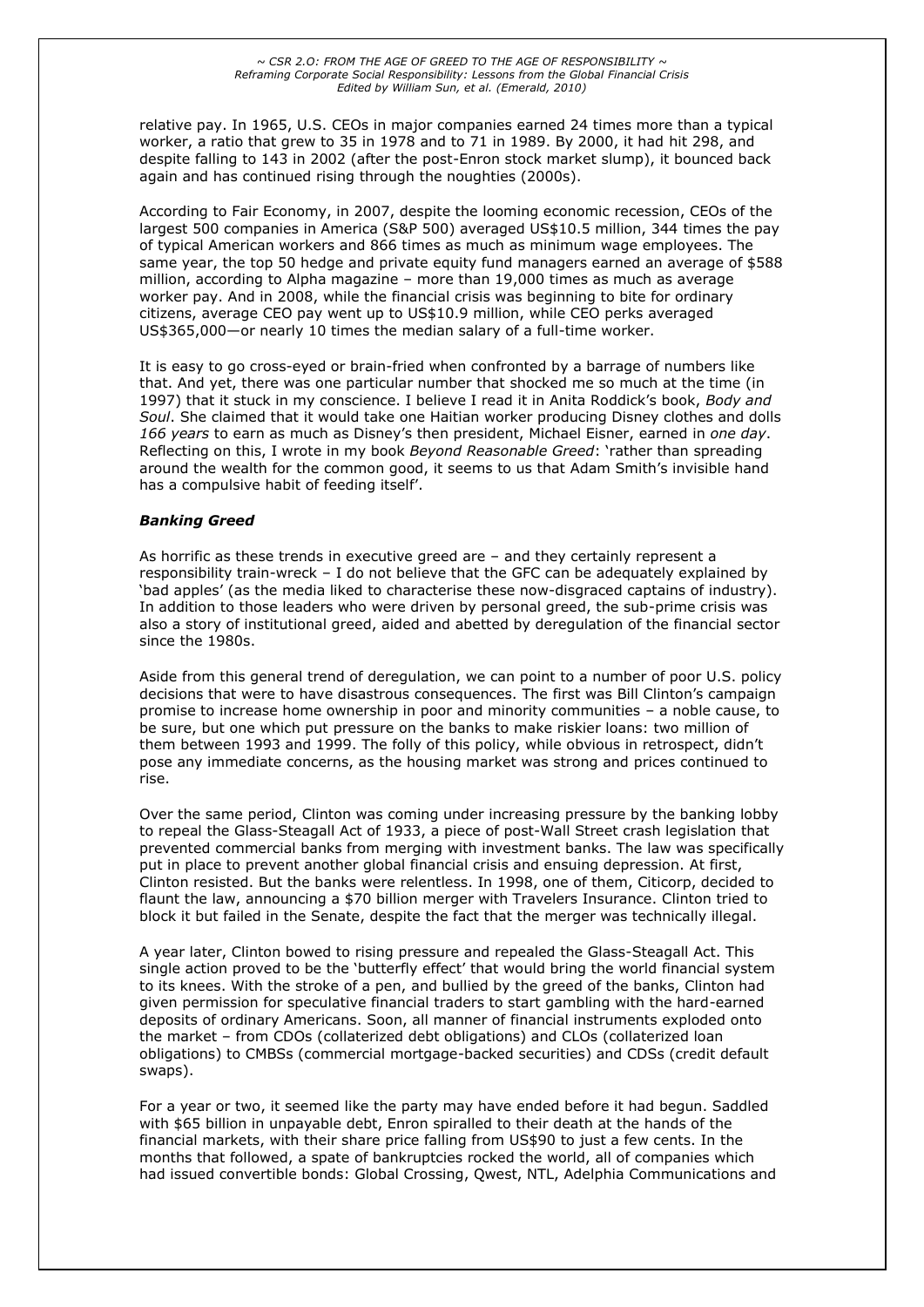WorldCom. The 9/11 tragedy and Dotcom crash happened around the same time, and some measure of caution returned to the markets, but not for long.

Alan Greenspan took an action that, like Clinton's repeal of Glass-Steagall, would cause another 'butterfly effect'. Between December 2000 and June 2003, he cut interest rates from 6 percent to 1 percent, and kept them there. Suddenly, not only was the housing market growing, but money was almost free. With the help of the newly invented financial voodoo instruments, the sub-prime party bonanza really got going.

Preposterous loans like the NINJA mortgage were invented – that stands for No Income, No Job, no Assets. It didn't matter that you were poor and had no collateral. Not only would you get a mortgage, the broker would pay you 10% more than you needed to buy the house. The initial interest rate (what the brokers called the 'teaser rate') would also be next to nothing, although it would increase five or ten fold in the years to come. The infallible logic behind this – if that isn't an inappropriate use of the term – was that house market prices would continue to rise steadily, and everyone would be a winner.

The result was that, according to the Mortgage Bankers' Association, the number of subprime loans offered to borrowers with below average credit increased nearly 15 times between 1998 and 2007, from 421,330 to 6.2 million. And the banks were in a feeding frenzy, leveraging themselves to the hilt, so that they could make obscene profits from the market boom. Historically, a leverage of 10 times  $EBITDA<sup>1</sup>$  (i.e. where the company has debts of 10 times its actual value) was considered very high. But by the time it hit the iceberg, Lehman Brothers was well on the way to being leveraged to 44 times its value, owing more than \$700 billion. The face of banking greed was unmasked.

## *Financial Market Greed*

 $\overline{a}$ 

Many GFC analysts would stop there, satisfied that the combination of executive greed and banking greed provide sufficient explanation for the Crisis of Responsibility. And while they certainly represent the most obvious signal failures that caused the mother-of-all meltdowns, I still do not believe that these two factors tell the whole story. To understand banking greed, we need to look at the nature of the broader financial markets – how they are designed, how they operate and the behaviours that they incentivise.

In order to understand what 'greed is good' really means – in terms of hard numbers – we must wrap our heads around the concept of financial derivatives. Larry McDonald (2009), a Lehman's insider who called the collapse 'a colossal failure of common sense', refers to derivatives as 'the Wall Street neutron'. They are essentially speculative bets on changes in various market indicators (like currencies and interest rates) and they have been growing exponentially since their introduction in 1972. By the turn of the century, these wizz-kid invented, esoteric financial instruments were just hitting their stride, growing at around 25% per year over the last decade. Today, according to some accounts, the derivatives market is worth over US\$1,000 trillion (that's 15 zeros!).

Why this is so significant is that most of this 'trade' is not happening in the 'real economy'; it is a casino economy. Take trade in currencies, for example. In 1998, around US\$1.5 trillion (that's 12 zeros) in currency was traded *daily* on the global markets, up 46% from 1994. But only 2.5% was linked to 'real economy' transactions such as trade, tourism, loans or genuine investment on stock markets. The other 97.5% (up from 20% in the 1970s) was pure speculation – a casino economy in which financial traders were making eye-popping truckloads of money, without actually contributing anything tangible to the products and services that give us quality of life.

One of the more modern varieties of derivatives is the credit default swap (CDS). Larry McDonald reflects that 'in the merry month of May 2006, Wall Street took hold of this gambling concept and decided to transform itself into something between a Las Vegas casino and an off-track betting parlour'. Early in 2006, there were \$26 trillion of CDS bets outstanding in the market. By the beginning of 2008, it was \$70 trillion, with just 17 banks

<sup>&</sup>lt;sup>1</sup> Earnings before Interest, Taxes, Depreciation, and Amortization.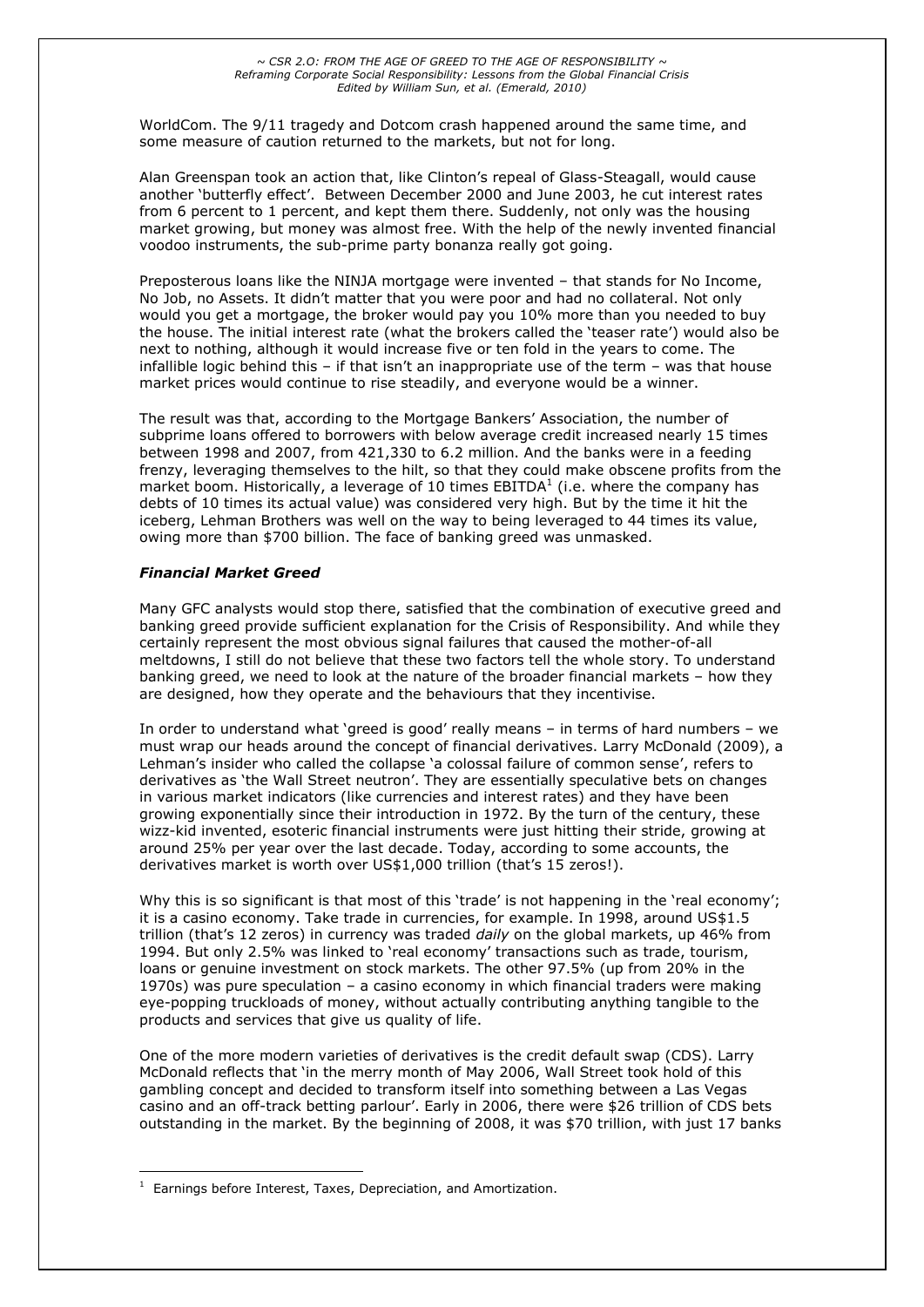carrying that risk. And there was another \$15 to \$18 trillion in other derivatives and fancy instruments (an alphabet soup of CDOs, RMBSs, CMBSs, CLOs and ABSs).

This was all well and good when it was just a high-stakes game for rich kids to play. But as we have seen, with the repeal of the Glass-Steagall Act and the introduction of the Financial Services Modernization Act in 1999, the greed-infused, short-term obesessed gambling habits of Wall Street traders can have (and have had) very real and devastating effects on very real economies and very real people. And even today, in the aftermath of the GFC, very few of these financial market agents have taken responsibility, or been made accountable, nor have the financial market rules been significantly changed.

As it happens, that great post-Depression economist, John Maynard Keynes, had foreseen this and warned: 'Speculators may do no harm as bubbles on a steady stream of enterprise. But the position is serious when enterprise becomes the bubble on a whirlpool of speculation. When the capital development of a country becomes a by-product of the activities of a casino, the job is likely to be ill-done'. And ill-done it has been, woefully illdone. No wonder billionaire investor Warren Buffet first described derivatives as 'weeds priced as flowers', and later as 'financial weapons of mass destruction'. If Kenyes were here today, standing with us on financial 'ground zero ', gazing at the post-apocalyptic debris of our once gleaming citadels of commerce, he might quite justifiably shake his head and mutter, 'I told you so!'

## *Corporate Greed*

Even financial market greed may not be ultimate cause. Could it be that unbridled greed is, by design, the unavoidable consequence of the corporation? We often forget that when corporations were originally introduced in America in the mid-1800s, it was with the explicit purpose of serving the public good (enshrined in a charter), with liable shareholders. But the nature of the corporation changed when the US Supreme Court ruled that a corporation should have the same rights as individuals, thus making it a legal person. The problem, according to critics, is that the corporation is a 'person' with no moral conscience and an exclusive focus on the benefits of shareholders. This results in a pattern of social costs imposed by business in exchange for private gains for its executives and owners.

In his controversial, yet hugely influential book and documentary, *The Corporation*, Canadian legal academic Joel Bakan, suggests that corporations are, by their legal constitution, pathological in nature: 'The corporation has a legally defined mandate to relentlessly pursue—without exception—its own self-interest regardless of the often harmful consequences it might cause to others. Lying, stealing and killing are not rare aberrations but the duty of the corporation when it serves the interests of its shareholders to do so'. This, according to Bakan, means that corporations have all the characteristics of a psychopath, as defined by the World Health Organisation.

Not everyone – even among those concerned about business responsibility – would go this far in their diagnosis. But there is certainly little doubt about the in-built greed of the modern corporation. David Korten, author of *When Corporations Rule the World*, is among the many critics that remind us of the power of modern business, in which more than half of the top 100 'economies' in the world are in fact multinational corporations. With such power comes responsibility, but left their own devices, many corporations are cost externalisation machines – meaning that they will naturally try to avoid paying for any negative human, community or environmental costs that they impose on society.

In an interview I did with Korten in 2008, he told me that the problem is even more fundamental than the corporations themselves: 'If I were to rewrite the book now, I would probably put the title *When Corporations Rule the World* with a slash through 'Corporations' and a little carrot pointing to 'Money'. It's actually *When Money Rules the World*. This has become so much more obvious, so much stronger and so much more disruptive as we've seen the rampant speculation in the financial markets. That very structure drives a predatory dynamic in the corporate system that you really can't do very much about at the level of the individual corporation. You can do a little tinkering around the edges, but those are pretty limited relative to the depth of the changes that we need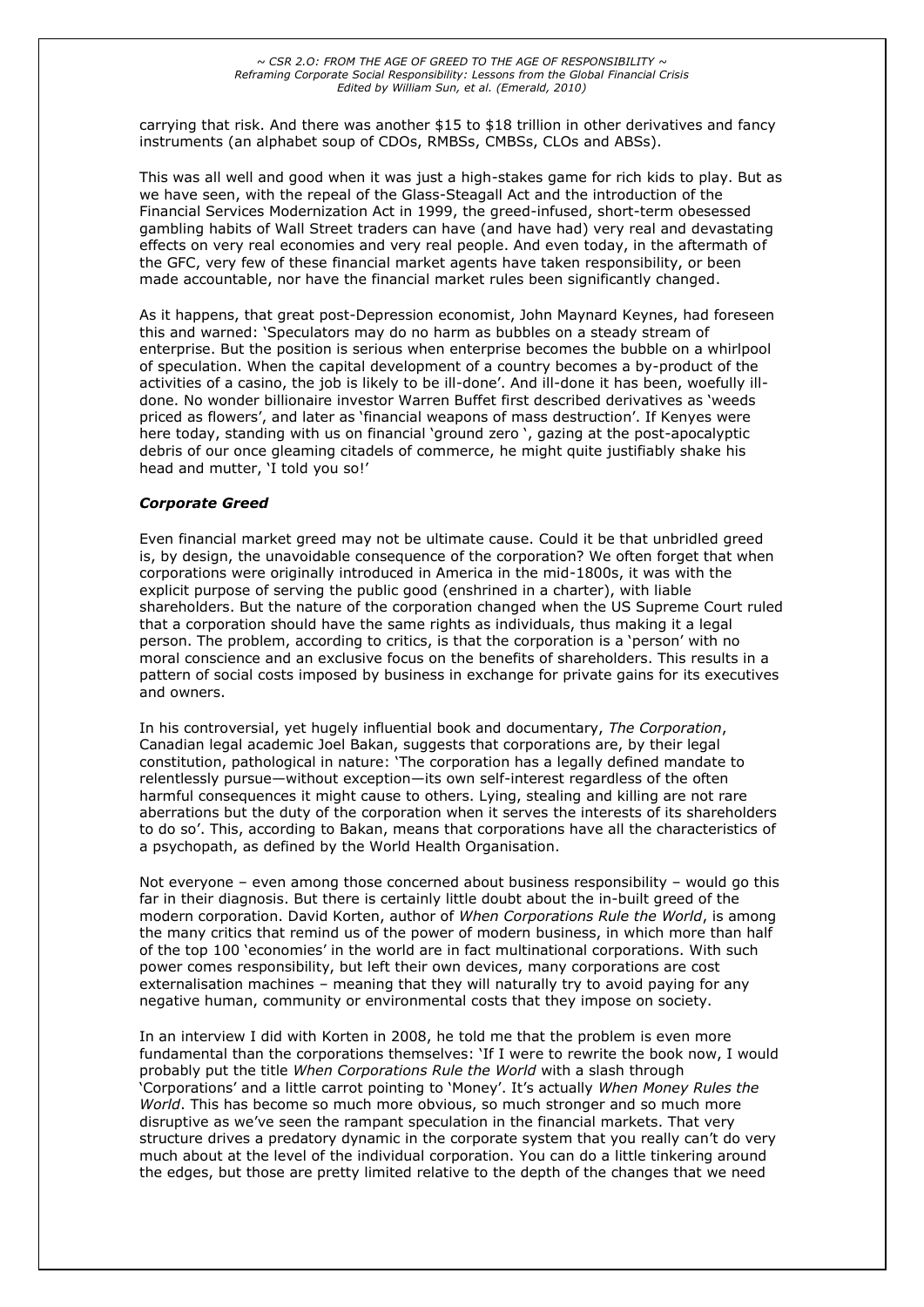to navigate'.

## *Capitalist Greed*

So this begs the question: is capitalism itself fundamentally flawed? Will capitalism – with its short-term, cost-externalisation, shareholder-value focus – always tend towards greed, at the expense of people and the planet? Will the scenario of 'overshoot and collapse' that was computer modelled in the 1972 *Limits to Growth* report (and confirmed in revisions 20 and 30 years later) still come to pass? Has Karl Marx been vindicated in his critique (if not his solution) that by design, capitalism causes wealth and power to accumulate in fewer and fewer hands?

To answer these quintessential questions, we need to look at the facts. According to WWF, humanity's Ecological Footprint, driven by the spread of capitalism globally, has more than tripled since 1961. Since the late 1980s, we have been in overshoot – meaning that the world's Ecological Footprint has exceeded the Earth's biocapacity. Between 1970 and 2003, WWF's Living Planet Index, which tracks over 6,000 populations of 1,313 species, fell by 29%. By their estimates, we would need three planets if everyone on earth were to adopt the energy intensive, consumptive lifestyle of the capitalist Western world.

The UN Millennium Ecosystem Assessment, issued in 2005, reaches similar conclusions: 60% of world ecosystem services have been degraded; of 24 evaluated ecosystems, 15 are being damaged; water withdrawals have doubled over the past 40 years; over a quarter of all fish stocks are overharvested; since 1980, about 35 percent of mangroves have been lost; about 20% of corals were lost in just 20 years and 20% more have been degraded; and species extinction rates are now 100-1,000 times above the background rate. So, by all accounts, capitalism is failing spectacularly to control the environmental impacts of the economic activities that it is so successful at stimulating.

The social impacts of capitalism are more ambiguous. On the one hand, critics like Naomi Klein (author of *No Logo* and *Disaster Capitalism*) argue that 'Gucci capitalism' results in labour exploitation and a 'race to the bottom'. In other words, capital flows to wherever the social or environmental standards are lowest. Not only this, but capitalism is designed to create the instability that we have seen in the markets and those that suffer the most from this volatility are always the most vulnerable, namely the poor of the world.

On the other hand, largely thanks to its adoption of capitalism, China has enjoyed economic growth of more than 9% a year over the past 30 years and as a result, between 1981 and 2005, their poverty rate fell from 85% to 16%, or by over 600 million people. That represents real positive impacts on real people. But at what cost? Some estimate that environmental damage robs China of 5.8% of its GDP every year. What's more, the gaps between rich and poor in China are growing.

Perhaps the trillion-dollar question is not whether capitalism *per se* acts like a cancer gene of greed in society, but whether there are different types of capitalism, some of which are more benign than others? To date, the world has by and large been following the American model of shareholder-driven capitalism, and perhaps this is the version that is morally bankrupt and systemically flawed? Management guru, Charles Handy, seems to agree. In an interview I conducted with him in 2008, he confessed: 'I've always had my doubts about shareholder capitalism, because we keep talking about the shareholders as being owners of the business, but most of them haven't a clue what business they're in. They are basically punters with no particular interest in the horse that they're backing, as long as it wins'.

# **The Age of Responsibility**

What then is the alternative version of capitalism? Can there be an economic system that is not fuelled by greed? The jury is still out on this, but at least we are starting to explore the idea. We hear Bill Gates talking about creative capitalism which combines the 'two great focuses of human nature - self-interest and caring for others'. Jonathon Porritt calls for 'capitalism as if the world matters' and Paul Hawkens, Amory Lovins and Hunter Lovins propose 'natural capitalism'.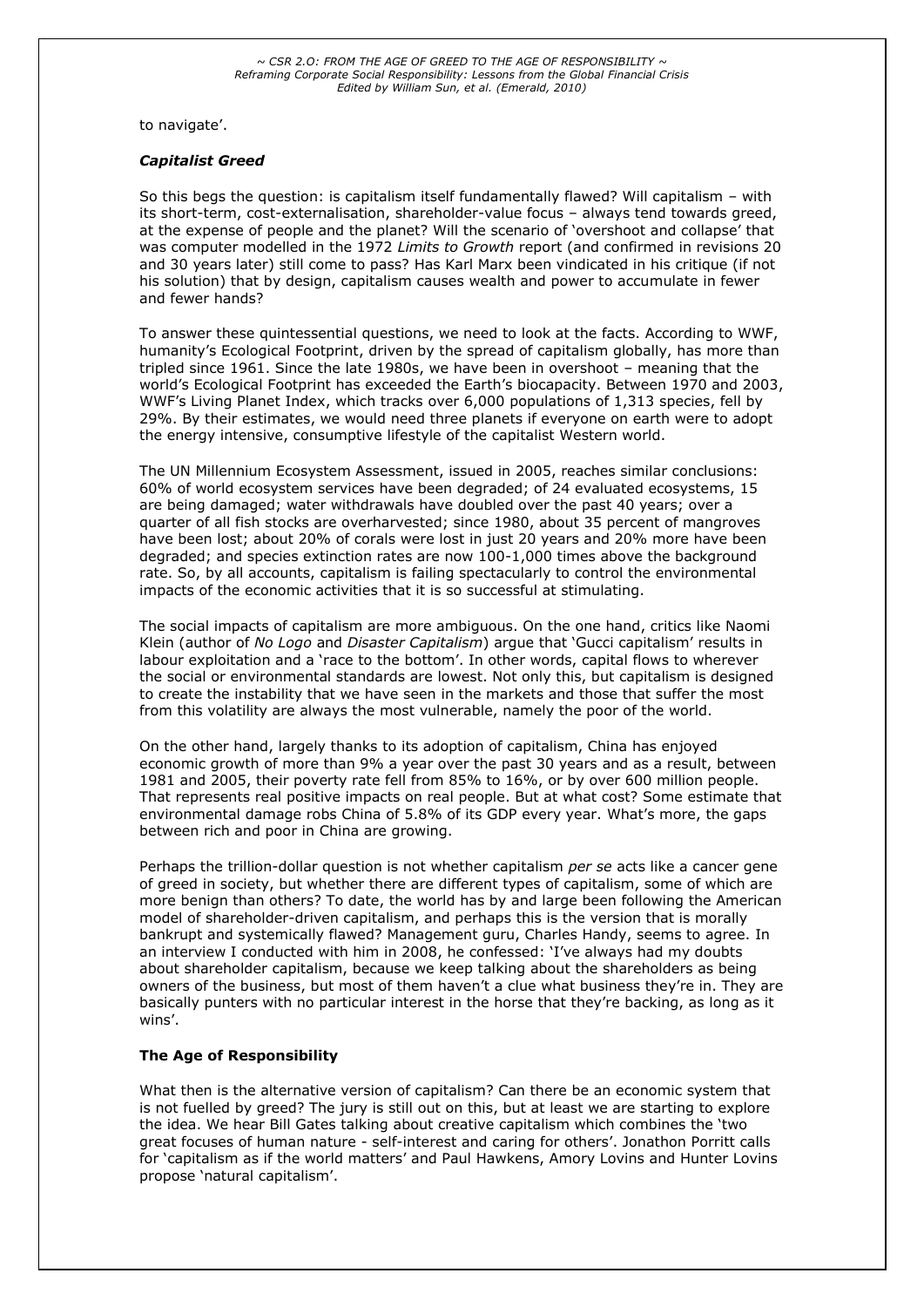Whichever version we ultimately go for, I am convinced it will have to be a more regulated capitalism. We sometimes forget that Adam Smith was a moral philosopher and always assumed that markets would take place within a rules-based system of norms and controls. Having witnessed the disaster of unregulated capitalism and deregulated financial markets, it is time for the pendulum to swing back to greater government involvement. History has taught us that, without a strong policy framework, we will not get responsible markets or sustainable products at the scale and with the urgency that we need them.

## *The Rise and Fall of CSR*

One of the proposed antidotes to the Age of Greed is corporate social responsibility (CSR), which has been debated and practiced in one form or another for more than 4,000 years. For example, the ancient *Vedic* and *Sutra* texts of Hinduism and the *Jatakas* of Buddhism include ethical admonitions on usury (the charging of excessive interest) and Islam has long advocated Zakat, or a wealth tax<sup>1</sup>.

The modern concept of CSR can be more clearly traced to the mid-to-late 1800s, with industrialists like John H. Patterson of National Cash Register seeding the industrial welfare movement and philanthropists like John D. Rockerfeller setting a charitable precedent that we see echoed more than a hundred years later with the likes of Bill Gates<sup>2</sup>.

Despite these early variations, CSR only entered the popular lexicon in the 1950s with R. Bowen's landmark book, *Social Responsibilities of the Businessman<sup>3</sup>* . The concept was challenged and strengthened in the 1960s with the birth of the environmental movement, following Rachel Carson's critique of the chemicals industry in *Silent Spring<sup>4</sup>* , and the consumer movement off the back of Ralph Nader's social activism, most famously over General Motors's safety record<sup>5</sup>.

The 1970s saw the first widely accepted definition of CSR emerge – Archie Carroll's 4-part concept of economic, legal, ethical and philanthropic responsibilities, later depicted as a CSR pyramid<sup>6</sup> - as well as the first CSR code, the Sullivan Principles. The 1980s brought the application of quality management to occupational health and safety and the introduction of CSR codes like Responsible Care.

In the 1990s, CSR was institutionalised with standards like ISO 14001 and SA 8000, guidelines like the Global Reporting Initiative and corporate governance codes like Cadbury and King. The  $21^{st}$  century has been mostly more of the same, spawning a plethora of CSR guidelines, codes and standards (there are more than 100 listed in *The A to Z of Corporate Social Responsibility*), with industry sector and climate change variations on the theme.

Why is all this potted history of CSR important in a discussion about the future? Well, first, we must realise that CSR is a dynamic movement that has been evolving over decades, if not centuries. Second, and perhaps more importantly, we must acknowledge that, despite this seemingly impressive steady march of progress, CSR has failed.

CSR has undoubtedly had many positive impacts, for communities and the environment. Yet, its success or failure should be judged in the context of the total impacts of business on society and the planet. Viewed this way, as the evidence already cited shows, on virtually every measure of social, ecological and ethical performance we have available, the negative impacts of business have been an unmitigated disaster, which CSR has completely failed to avert or even substantially moderate.

# *The Failure of CSR*

Why has CSR failed so spectacularly to address the very issues it claims to be most concerned about? In my view, this comes down to three factors – call it the Triple Curse of Modern CSR, if you like:

# *Curse 1: Incremental CSR*

One of the great revolutions of the 1970s was total quality management, conceived by American statistician W. Edwards Deming and perfected by the Japanese before being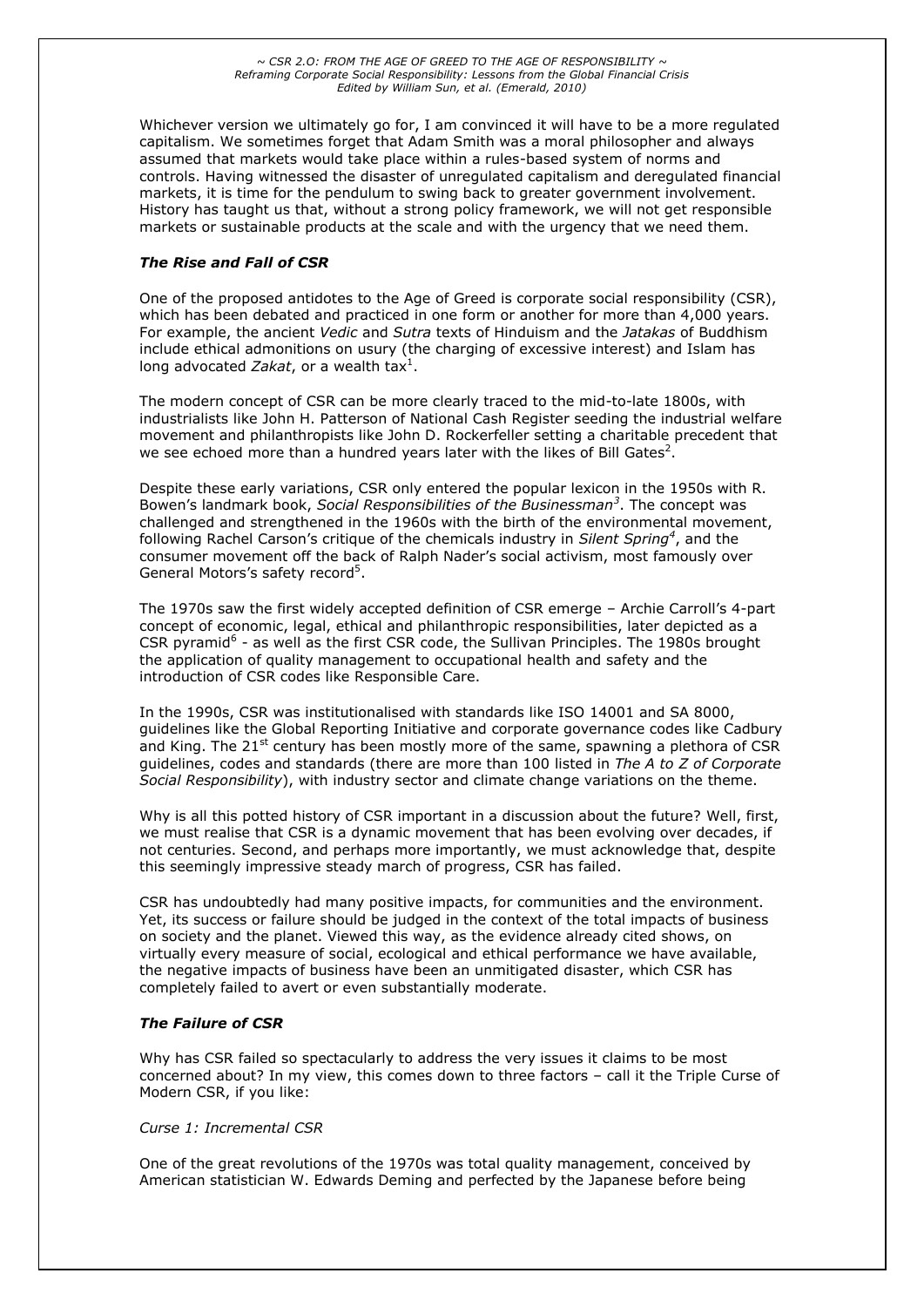exported around the world as ISO 9001. At the very core of Deming's TQM model and the ISO standard is continual improvement, a principle that has now become ubiquitous in all management system approaches to performance. It is no surprise, therefore, that the most popular environmental management standard, ISO 14001, is built on the same principle.

There is nothing wrong with continuous improvement *per se*. On the contrary, it has brought safety and reliability to the very products and services that we associate with modern quality of life. But when we use it as the primary approach to tackling our social, environmental and ethical challenges, it fails on two critical counts: speed and scale. The incremental approach to CSR, while replete with evidence of micro-scale, gradual improvements, has completely and utterly failed to make any impact on the massive sustainability crises that we face, many of which are getting worse at a pace that far outstrips any futile CSR-led attempts at amelioration.

#### *Curse 2: Peripheral CSR*

Ask any CSR manager what their greatest frustration is and they will tell you: lack of top management commitment. This is 'code-speak' for saying that CSR is, at best, a peripheral function in most companies. There may be a CSR manager, a CSR department even, a CSR report and a public commitment to any number of CSR codes and standards. But these do little to mask the underlying truth that shareholder-driven capitalism is rampant and its obsession with short-term financial measures of progress is contradictory in almost every way to the long-term, stakeholder approach needed for high-impact CSR.

The reason Enron collapsed, and indeed why our current financial crisis was allowed to spiral out of control, was not because of a few rogue executives or creative accounting practices, it was because of a culture of greed embedded in the DNA of the company and the financial markets. Whether you agree or not (and despite the emerging research on 'responsible competitiveness'), it is hard to find any substantive examples in which the financial markets consistently reward responsible behaviour.

#### *Curse 3: Uneconomic CSR*

Which brings us to Curse 3. If there was ever a monotonously repetitive, stuck record in CSR debates, it is the one about the so-called 'business case' for CSR. That is because CSR managers and consultants, and even the occasional saintly CEO, are desperate to find compelling evidence that 'doing good is good for business', i.e. CSR pays. The lack of corroborative research seems to be no impediment for these desperados endlessly incanting the motto of the business case, as if it were an entirely self-evident fact.

The rather more 'inconvenient truth' is that CSR sometimes pays, in specific circumstances, but more often does *not*. Of course there are low-hanging fruit – like ecoefficiencies around waste and energy – but these only go so far. Most of the hard-core CSR changes that are needed to reverse the misery of poverty and the sixth mass extinction of species currently underway require strategic change and massive investment. They may very well be lucrative in the long term, economically rational over a generation or two, but we have already established that the financial markets don't work like that; at least, not yet.

#### *CSR 1.0: Burying the Past*

What would be far more productive than all this wishing and pretending that CSR is good for everyone and will help to solve the world's problems is to simply see it for what it is: an outdated, outmoded artifact that was once useful, but the time for which has past. We need to let the 'old CSR' die gracefully and give it a dignified burial. By all means, let us give it the respect it deserves – a fitting eulogy about brave new frontiers of responsibility that it conquered in its heyday. But then, let us look for the next generation of CSR – the newborn that will carry the torch forward.<sup>7</sup>

If we succeed in admitting the failure of CSR and burying the past, we may find ourselves on the cusp of a revolution, in much the same way as the internet transitioned from Web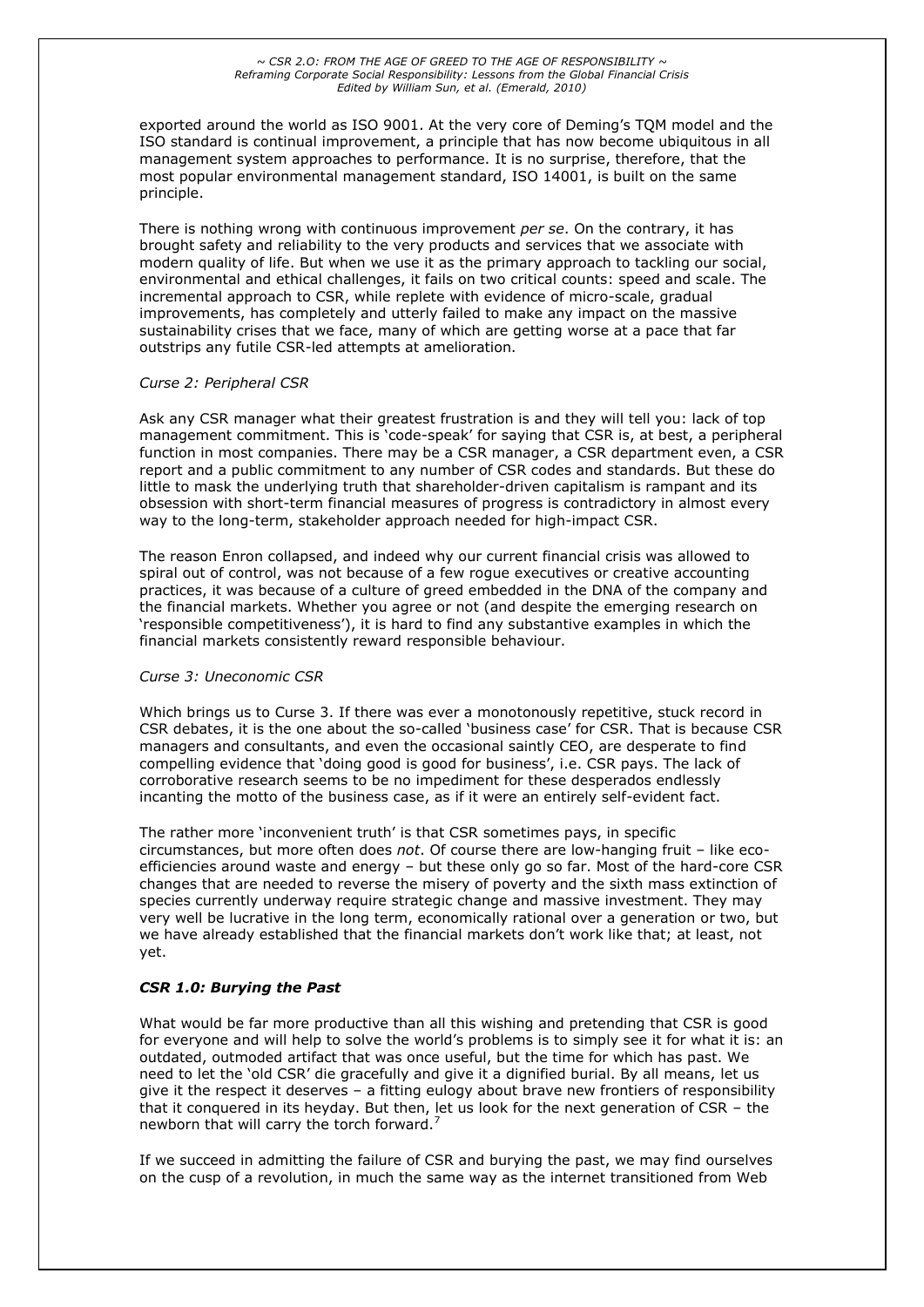1.0 to Web 2.0. The emergence of social media networks, user-generated content and open source approaches are a fitting metaphor for the changes CSR will have to undergo if it is to redefine its contribution and make a serious impact on the social, environmental and ethical challenges the world faces.

For example, in the same way that Web 1.0 moved from a one-way, advertising-push approach to a more collaborative Google-Facebook mode, CSR 1.0 is starting to move beyond the outmoded approach of CSR as philanthropy or public relations (which has been widely criticised as 'greenwash') to a more interactive, stakeholder-driven model. Similarly, while Web 1.0 was dominated by standardised hardware and software, but now encourages co-creation and diversity, so too in CSR, we are beginning to realise the limitations of the generic CSR codes and standards that have proliferated in the past 10 years.

# *CSR 2.0: Embracing the Future*

If this is where we have come from, where do we need to go to? Let us explore in more detail this revolution that will, if successful, change the way we talk about and practice CSR and, ultimately, the way we do business. There are five principles that make up the DNA of CSR 2.0: Creativity (C), Scalability (S), Responsiveness (R), Glocality (2) and Circularity (0).

## *Principle 1: Creativity (C)*

In order to succeed in the CSR revolution, we will need innovation and creativity. We know from Thomas Kuhn's work on *The Structure of Scientific Revolutions* that step-change only happens when we can re-perceive our world, when we can find a genuinely new paradigm, or pattern of thinking. This process of 'creative destruction' is today a well accepted theory of societal change, first introduced by German sociologist Werner Sombart and elaborated and popularised by Austrian economist Joseph Schumpeter. We cannot, to a paraphrase Einstein, solve today's problems with yesterday's thinking.

Business is naturally creative and innovative. What is different about the Age of Responsibility is that business creativity needs to be directed to solving the world's social and environmental problems. Apple, for example, is highly creative, but their iPhone does little to tackle our most pressing societal needs. By contrast, Vodafone's M-PESA innovation by Safaricom in Kenya, which allows money to be transferred by text, has empowered a nation in which 80% of the population have no bank account and where more money flows into the country through international remittances than foreign aid. Or consider Freeplay's innovation, using battery-free wind-up technology for torches, radios and laptops in Africa, thereby giving millions of people access to products and services in areas that are off the electricity grid.

All of these are part of the exciting trend towards social enterprise or social business that is sweeping the globe, supported by the likes of American Swiss entrepreneur Stephen Schmidheiny, Ashoka's Bill Drayton, e-Bay's Jeff Skoll, the World Economic Forum's Klaus Schwabb, Grameen Bank's Muhammad Yunus and Volans Venture's John Elkington. It is not a panacea, but for some products and services, directing the creativity of business towards the most pressing needs of society is the most rapid, scalable way to usher in the Age of Responsibility.

#### *Principle 2: Scalability (S)*

The CSR literature is liberally sprinkled with charming case studies of truly responsible and sustainable projects and a few pioneering companies. The problem is that so few of them ever go to scale. It is almost as if, once the sound-bites and PR-plaudits have been achieved, no further action is required. They become shining pilot projects and best practice examples, tarnished only by the fact that they are endlessly repeated on the CSR conference circuits of the world, without any vision for how they might transform the core business of their progenitors.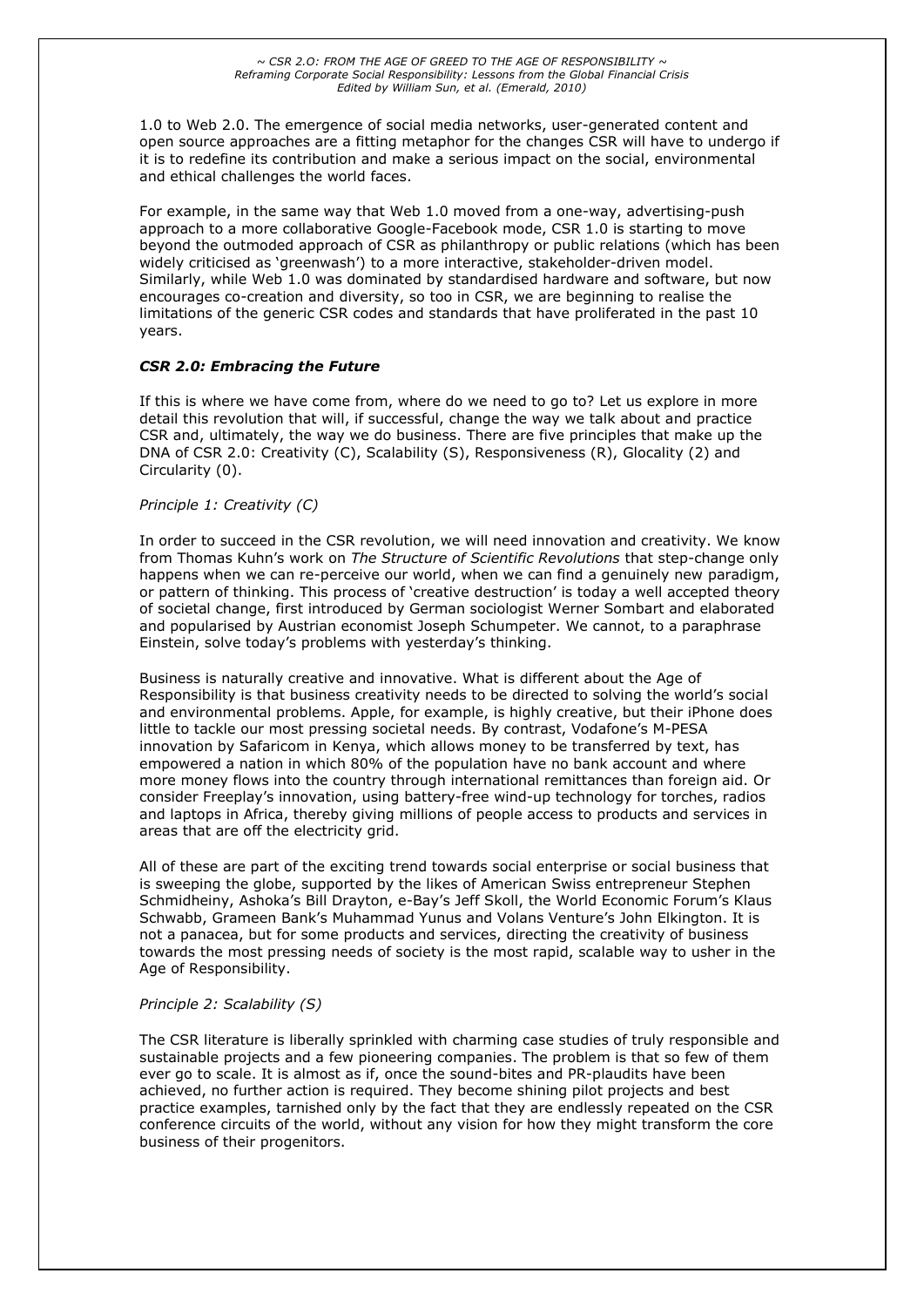The sustainability problems we face, be they climate change or poverty, are at such a massive scale, and are so urgent, that any CSR solutions that cannot match that scale and urgency are red herrings at best and evil diversions at worst. How long have we been tinkering away with ethical consumerism (organic, fairtrade and the like), with hardly any impact on the world's major corporations or supply chains? And yet, when Wal-Mart's former CEO, Lee Scott, had his post-Katrina Damascus experience and decided that *all* cotton will be organic and *all* fish MSC-certified, then we started seeing CSR 2.0-type scalability.

Scalability not limited to the retail sector. In financial services, there have always been charitable loans for the world's poor and destitute. But when Muhammad Yunus, in the aftermath of a devastating famine in Bangladesh, set up the Grameen Bank and it went from one \$74 loan in 1974 to a \$2.5 billion enterprise, spawning more than 3,000 similar microcredit institutions in 50 countries reaching over 133 million clients, that is a lesson in scalability. Or contrast Toyota's laudable but premium-priced hybrid Prius for the rich and eco-conscious with Tata's \$2,500 Nano, a cheap and eco-friendly car for the masses. The one is an incremental solution with long term potential; the other is scalable solution with immediate impact.

## *Principle 3: Responsiveness (R)*

Business has a long track-record of responsiveness to community needs – witness generations of philanthropy and heart-warming generosity following disasters like 9/11 or the Sichuan Earthquake. But this is responsiveness on their own terms, responsiveness when giving is easy and cheque-writing does nothing to upset their commercial applecart. The severity of the global problems we face demands that companies go much further. CSR 2.0 requires uncomfortable, transformative responsiveness, which questions whether the industry or the business model itself is part of the solution or part of the problem.

When it became clear that climate change posed a serious challenge to the sustainability of the fossil fuel industry, all the major oil companies formed the Global Climate Coalition, a lobby group explicitly designed to discredit and deny the science of climate change and undermine the main international policy response, the Kyoto Protocol. In typical CSR 1.0 style, these same companies were simultaneously making hollow claims about their CSR credentials. By contrast, the Prince of Wales's Corporate Leaders Group on Climate Change has, since 2005, been lobbying for *bolder* UK, EU and international legislation on climate change, accepting that carbon emission reductions of between 50-85% will be needed by 2050.

CSR 2.0 responsiveness also means greater transparency, not only through reporting mechanisms like the Global Reporting Initiative and Carbon Disclosure Project, but also by sharing critical intellectual resources. The Eco-Patent Commons, set up by WBCSD to make technology patents available, without royalty, to help reduce waste, pollution, global warming and energy demands, is one such step in the right direction. Another is the donor exchange platforms that have begun to proliferate, allowing individual and corporate donors to connect directly with beneficiaries via the web, thereby tapping 'the long tail of CSR'.<sup>8</sup>

# *Principle 4: Glocality (2)*

The term *glocalization* comes from the Japanese word *dochakuka*, which simply means global localization. Originally referring to a way of adapting farming techniques to local conditions, *dochakuka* evolved into a marketing strategy when Japanese businessmen adopted it in the 1980s. It was subsequently introduced and popularised in the West in the 1990s by Manfred Lange, Roland Robertson, Keith Hampton, Barry Wellman and Zygmunt Bauman. In a CSR context, the idea of 'think global, act local' recognises that most CSR issues manifest as dilemmas, rather than easy choices. In a complex, interconnected CSR 2.0 world, companies (and their critics) will have to become far more sophisticated in understanding local contexts and finding the appropriate local solutions they demand, without forsaking universal principles.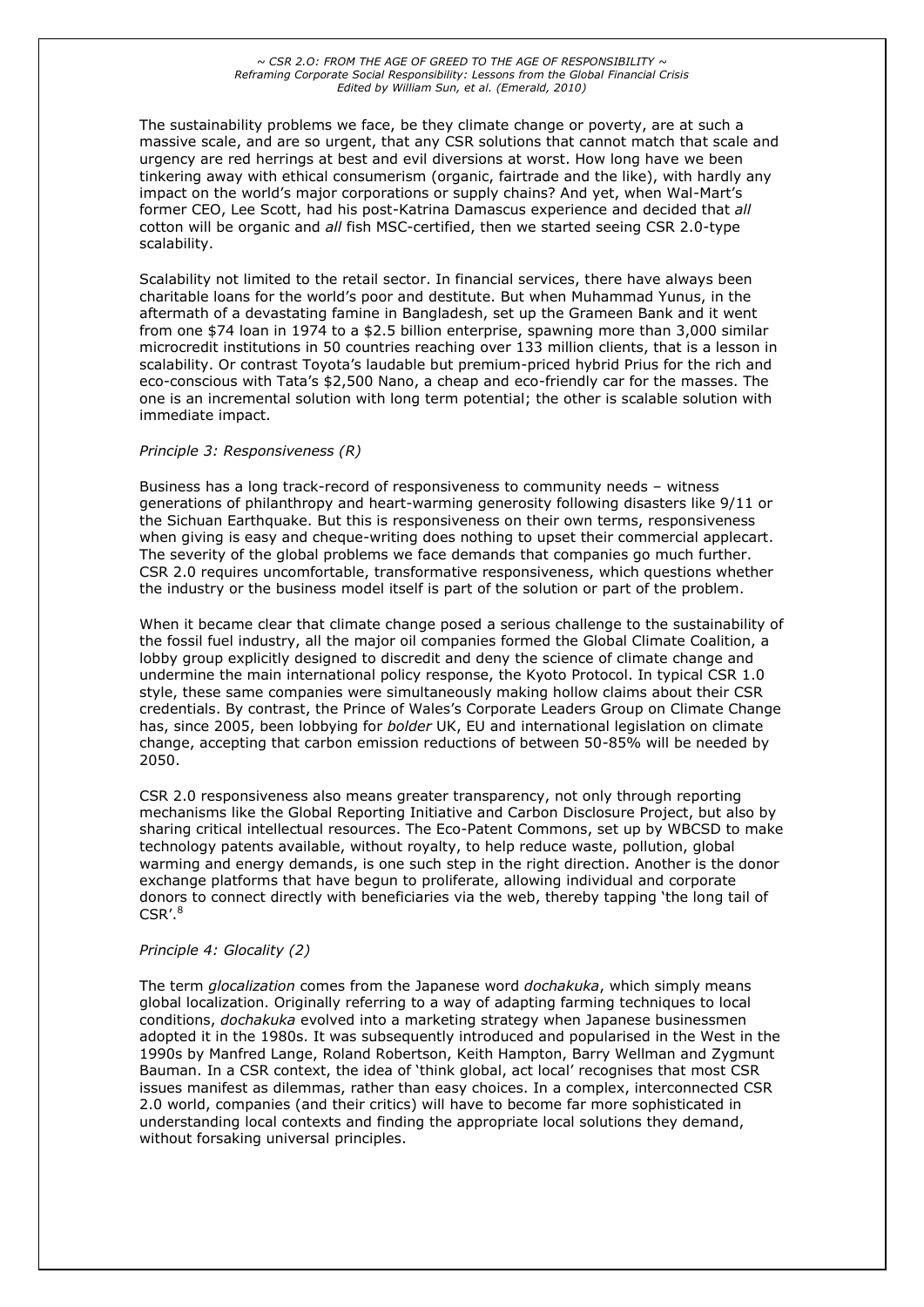For example, a few years ago, BHP Billiton was vexed by their relatively poor performance on the (then) Business in the Environment (BiE) Index, run by UK charity Business in the Community. Further analysis showed that the company had been marked down for their high energy use and relative energy inefficiency. Fair enough. Or was it? Most of BHP Billiton's operations were, at that time, based in southern Africa, home to some of the world's cheapest electricity. No wonder this was not a high priority. What was a priority, however, was controlling malaria in the community, where they had made a huge positive impact. But the BiE Index didn't have any rating questions on malaria, so this was ignored. Instead, it demonstrated a typical, Western-driven, one-size-fits-all CSR 1.0 approach.<sup>9</sup>

Carroll's CSR pyramid has already been mentioned. But in a sugar farming co-operative in Guatemala, they have their own CSR pyramid – economic responsibility is still the platform, but rather than legal, ethical and philanthropic dimensions, their pyramid includes responsibility to the family (of employees), the community and policy engagement. Clearly, both Carroll's pyramid and the Guatemala pyramid are helpful in their own appropriate context. Hence, CSR 2.0 replaces 'either/or' with 'both/and' thinking. *Both* SA 8000 *and* the Chinese national labour standard have their role to play. *Both* premium branded *and* cheap generic drugs have a place in the solution to global health issues. CSR 2.0 is a search for the Chinese concept of a harmonious society, which implies a dynamic yet productive tension of opposites – a *Tai Chi* of CSR, balancing *yin* and *yang*.

## *Principle 5: Circularity (0)*

The reason CSR 1.0 has failed is not through lack of good intent, nor even through lack of effort. The old CSR has failed because our global economic system is based on a fundamentally flawed design. For all the miraculous energy unleashed by Adam Smith's 'invisible hand' of the free market, our modern capitalist system is faulty at its very core. Simply put, it is conceived as an abstract system without limits. As far back as the 1960s, pioneering economist, Kenneth Boulding, called this a 'cowboy economy', where endless frontiers imply no limits on resource consumption or waste disposal. By contrast, he argued, we need to design a 'spaceship economy', where there is no 'away'; everything is engineered to constantly recycle.

In the 1990s, in *The Ecology of Commerce*, Paul Hawken translated these ideas into three basic rules for sustainability: waste equals food; nature runs off current solar income; and nature depends on diversity. He also proposed replacing our product-sales economy with a service-lease model, famously using the example of Interface 'Evergreen' carpets that are leased and constantly replaced and recycled. William McDonough and Michael Braungart have extended this thinking in their *Cradle to Cradle* industrial model. Cradle to cradle is not only about closing the loop on production, but about designing for 'good', rather than the CSR 1.0 modus operandi of 'less bad'.

Hence, CSR 2.0 circularity would, according to cradle-to-cradle aspirations, create buildings that, like trees, produce more energy than they consume and purify their own waste water; or factories that produce drinking water as effluent; or products that decompose and become food and nutrients; or materials that can feed into industrial cycles as high quality raw materials for new products. Circularity needn't only apply to the environment. Business should be constantly feeding and replenishing its social and human capital, not only through education and training, but also by nourishing community and employee wellbeing. CSR 2.0 raises the importance of meaning in work and life to equal status alongside ecological integrity and financial viability.

# *Shapeshifting: From CSR 1.0 to CSR 2.0*

Even revolutions involve a transition, so what might we expect to see as markers along the road to transformation? Paternalistic relationships between companies and the community based on philanthropy will give way to more equal partnerships. Defensive, minimalist responses to social and environmental issues are replaced with proactive strategies and investment in growing responsibility markets, such as clean technology. Reputationconscious public-relations approaches to CSR are no longer credible and so companies are judged on actual social, environmental and ethical performance (are things getting better on the ground in absolute, cumulative terms?).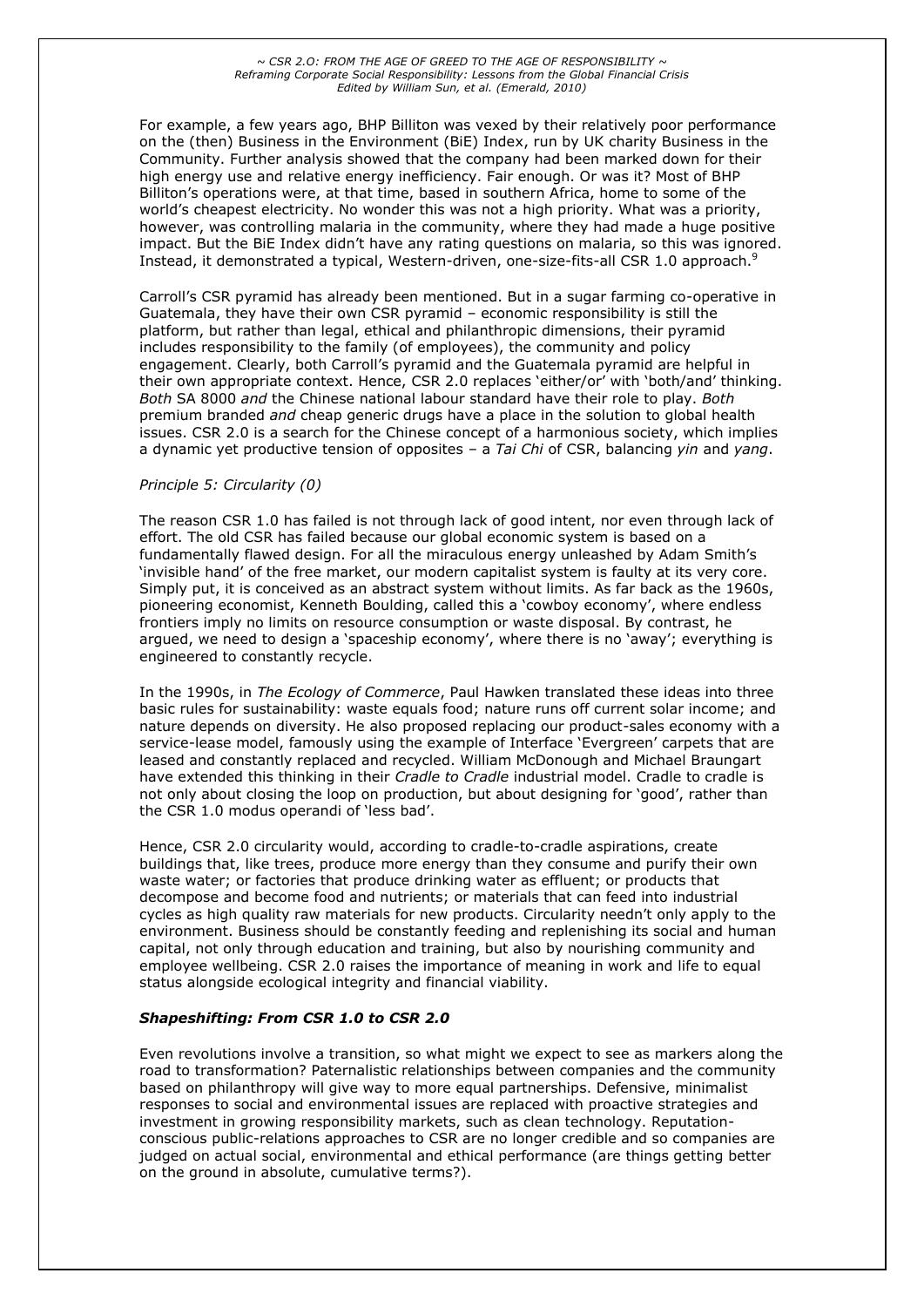Although CSR specialists still have a role to play, each dimension of CSR 2.0 performance is embedded and integrated into the core operations of companies. Standardised approaches remain useful as guides to consensus, but CSR finds diversified expression and implementation at very local levels. CSR solutions, including responsible products and services, go from niche 'nice-to-haves' to mass-market 'must-haves'. And the whole concept of CSR loses its Western conceptual and operational dominance, giving way to a more culturally diverse and internationally applied concept.

How might these shifting principles manifest as CSR practices? CSR will no longer manifest as luxury products and services (as with current green and fairtrade options), but as affordable solutions for those who most need quality of life improvements. Investment in self-sustaining social enterprises will be favoured over cheque-book charity. CSR indexes, which rank the same large companies over and over (often revealing contradictions between indexes) will make way for CSR rating systems, which turn social, environmental, ethical and economic performance into corporate scores (A+, B-, etc., not dissimilar to credit ratings), which analysts and others can usefully employ to compare and integrate into their decision making.

Reliance on CSR departments will disappear or disperse, as performance across responsibility and sustainability dimensions are increasingly built into corporate performance appraisal and market incentive systems. Self-selecting ethical consumers will become irrelevant, as CSR 2.0 companies begin to choice-edit, i.e. cease offering implicitly 'less ethical' product ranges, thus allowing guilt-free shopping. Post-use liability for products will become obsolete, as the service-lease and take-back economy goes mainstream. Annual CSR reporting will be replaced by online, real-time CSR performance data flows. Feeding into these live communications will be Web 2.0 connected social networks, instead of periodic meetings of rather cumbersome stakeholder panels. And typical CSR 1.0 management systems standards like ISO 14001 will be less credible than new performance standards, such as those emerging in climate change that set absolute limits and thresholds.

## *CSR 2.0: The New DNA of Business*

All of these visions of the future imply such a radical shift from the current model of CSR that they beg the question: do we need a new model of CSR? Certainly, Carroll's enduring CSR Pyramid, with its Western cultural assumptions, static design and wholesale omission of environmental issues, must be regarded as no longer fit for purpose. Even the emphasis on 'social' in corporate *social* responsibility implies a rather limited view of the agenda. So what might a new model look like?

The CSR 2.0 model proposes that we keep the acronym, but rebalance the scales, so to speak. Hence, CSR comes to stand for 'Corporate Sustainability and Responsibility'. This change acknowledges that 'sustainability' (with roots in the environmental movement) and 'responsibility' (with roots in the social activist movement) are really the two main games in town. A cursory look at companies' non-financial reports will rapidly confirm this – they are mostly either corporate sustainability or corporate responsibility reports.

However, CSR 2.0 also proposes a new interpretation on these terms. Like two intertwined strands of DNA, sustainability and responsibility can be thought of as different, yet complementary elements of CSR. Hence, sustainability can be conceived as the destination - the challenges, vision, strategy and goals, i.e. what we are aiming for – while responsibility is more about the journey – our solutions, responses, management and actions, i.e. how we get there.

The DNA of CSR 2.0 can be conceived as spiralling, interconnected, non-hierarchical levels, representing economic, human, social and environmental systems, each with a twinned sustainability/responsibility manifestation: economic sustainability and financial responsibility; human sustainability and labour responsibility; social sustainability and community responsibility; and environmental sustainability and moral responsibility.